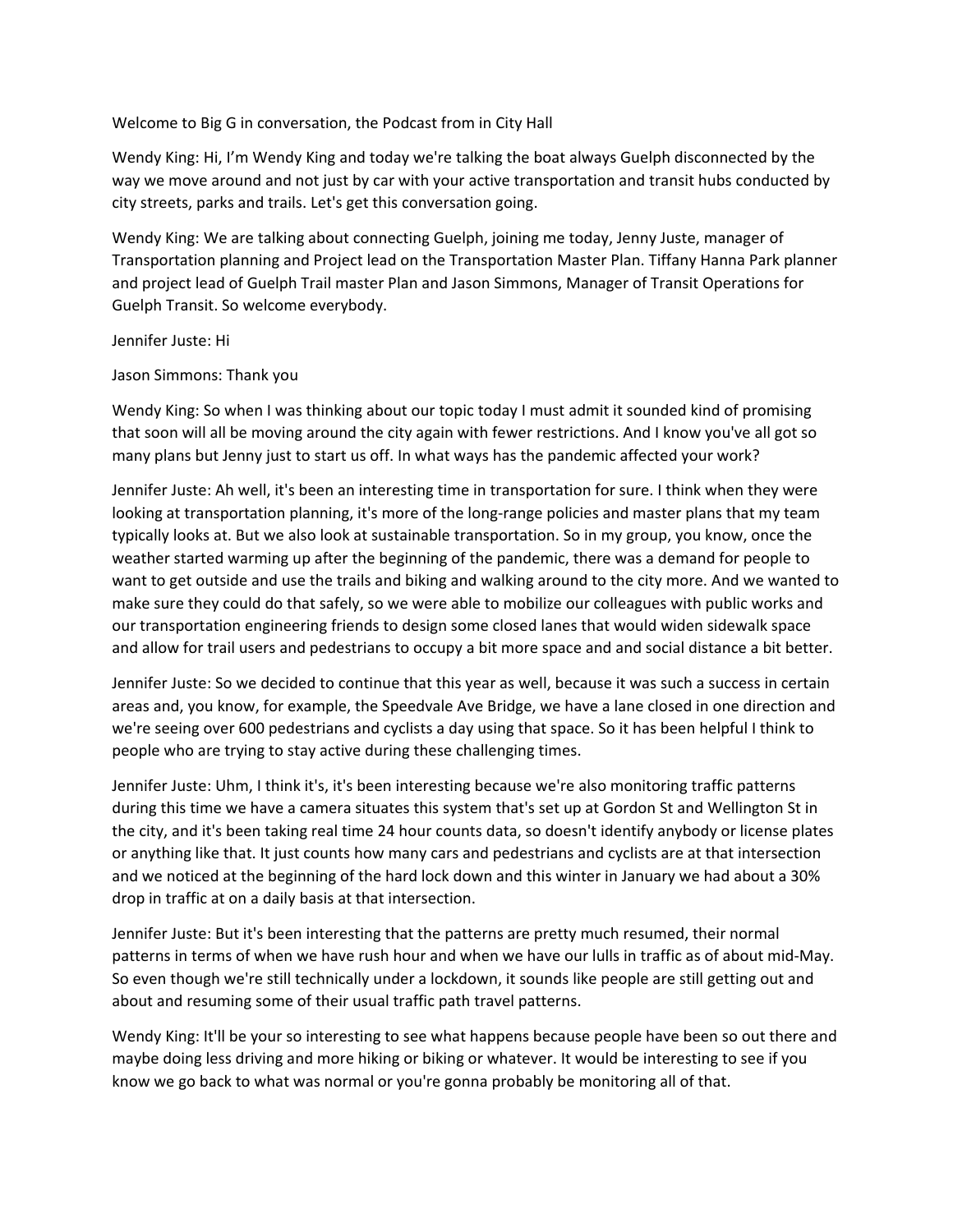Jennifer Juste: We've definitely seen a spike in cyclists, hard to say at this point, whether they're mostly recreational or if they're using it to get around town, but will be looking to to follow those trends over time and see how how traffic patterns are changing.

Wendy King: Sure, uh, when we talk about active transportation, what's the difference between that and say the trail network?

Jennifer Juste: Well, we have, so active transportation is a word we use to describe human powered modes of transportation. Typically, it talks about cycling and walking, and I'm talking about pedal bikes, not motorcycles. So pedal bikes and walking, rollerblading, skateboarding, that can fall into that category as well. So, we have our trails network which we have Tiffany Hannah here to talk about trails and that everyone is familiar with what a trail looks like.

Jennifer Juste: But some of those trails we've identified as being part of what we're calling the active transportation network and that network is a spine sort of a core segment of those trails that has a higher design standard that's really intended for people who are walking and biking longer distances to cross the city or to get to workplaces or to a school without having to use any major roads.

Jennifer Juste: So there's some road connections, but those road connections are physically separated from traffic wherever possible, and the rest of it we try to utilize our existing primary trail network as much as possible, so it's been. It's a great. It's a great network you can really get around the city quite well without having to use any major streets. If if you use the active transportation network.

Wendy King: So Tiffany may be good to bring you in here. Your department just finished, I think, a draft of the Guelph Trail Master Plan. Could you talk about that a little bit and long-term vision?

Tiffany Hannah: Yeah, I'm I'm super excited to talk about our trails master plan. The master plan says that a plan to create a better, connected, accessible and easy to use trail system.

Tiffany Hannah: Uhm, if COVID-19 taught us anything. It's how important our trails are to of both our physical and mental health. We've used this to help identify how trails are important and we've integrated this into our plan.

Tiffany Hannah: Uh trails offer an affordable means of exercises Jenny related, talked about, and also reasonable reasonable transportation options as well.

Tiffany Hannah: Uh, trails are really important to our economy, so a robust trail system came help via key attractor her businesses to choose Guelph as a place to set up shop and they can also invite visitors from out of town to come and see what we have to offer.

Tiffany Hannah: So our trail master plan really recognizes the trail importance in our city and plans for how to maintain our robust system as we grow. Our vision is about how trails are essential so we can see that more now than ever. And it also talks about how we develop our trail networks so, our vision uses keywords like inclusive, connected, sustainable and it also talks with the types of experiences we want to offer. Like different types of trails for maybe transportation or for immersing yourself in nature.

Tiffany Hannah: Uhm, and how we super active living and showcase our assets.

Wendy King: So do you do like a short term vision and a long term vision? Is that kind of how it goes?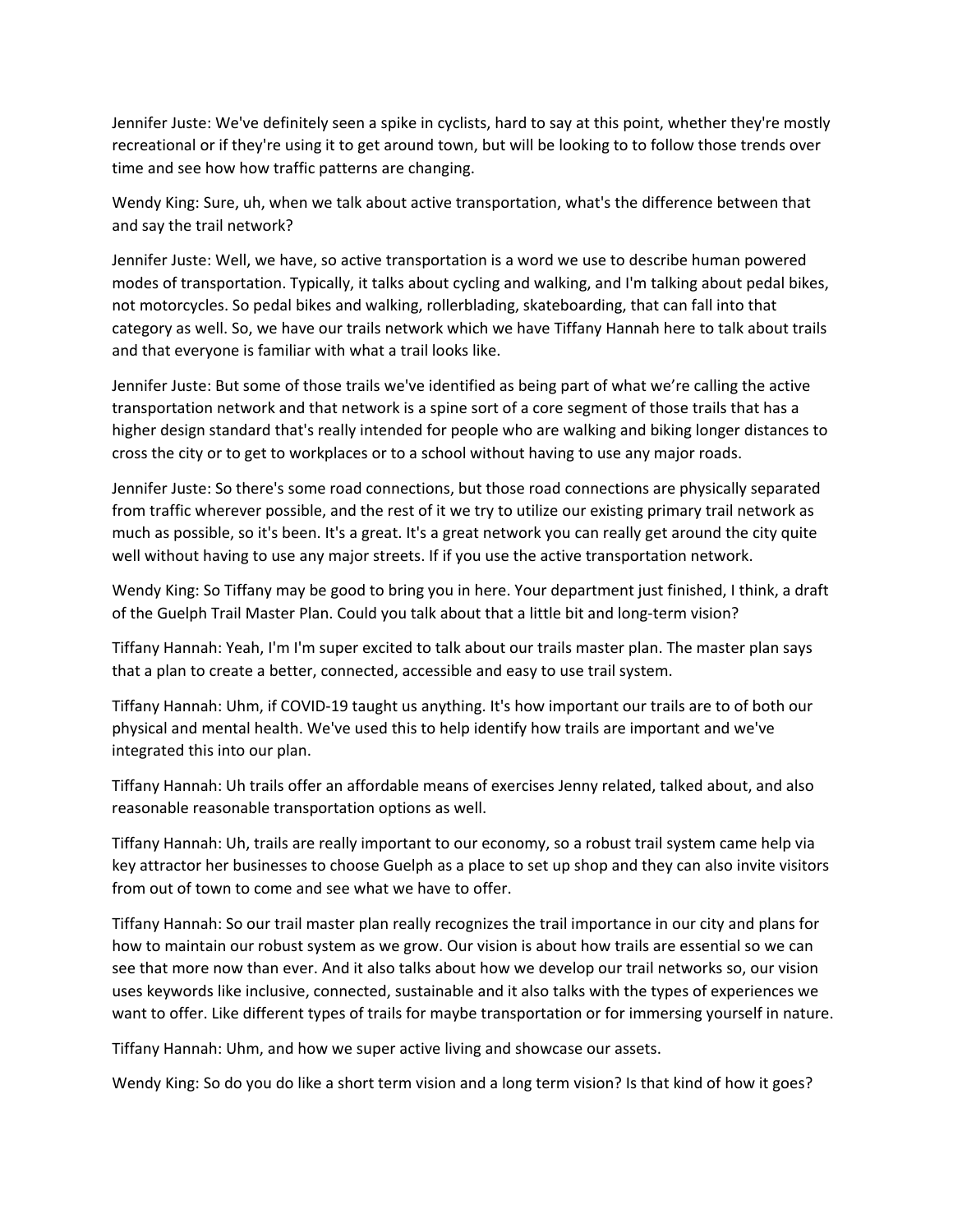Tiffany Hannah: Yeah, so our vision we we have 13 kind of overarching goals in our master plan and they can it be achieved through new policies, trail operation and infrastructure renewal and new trail construction. The goals relate to our strategic plan and the priority priorities completed in other departments like Jenny's department, even in transit.

Tiffany Hannah: Uhm, and so they kind of set up the plan for the next 10 years.

Tiffany Hannah: Yes, and some of them were immediate or shorter term goals that we want to tackle first are developing trails to support active transportation like Jenny suggested, improving our the navigation of our trail network so people can make it easier through the city through maybe new signs and wayfinding. You know better mapping, more technology working together with our community like Trail committee and uh, maintain the existing infrastructure and operational efficiency. Those are the ones that we want to tackle, maybe first come and they help identify her values, our opportunities in long term outcomes. For each goal we've bought 25 related actions, so we're going to, you know, tackle them incrementally over the next 10 years.

Tiffany Hannah: So I wouldn't say that they're, you know, short term and long term is just, you know what's the plan that we're going to talk over the next 10 years.

Wendy King: And as we were talking about active transportation trails are for all of that, or do or we talk trails is that mostly hiking?

Tiffany Hannah: So there's a variety of different types of trails in this city, so there are some that are more active transportation focused, but there's also a number that are that are for hiking purposes. So lots of the trails in the Hanlon Creek Conservation area uhm, our master plan talks a lot about active transportation and and the things that we can do to improve active transportation.

Tiffany Hannah: Uh, we one of the ways is making better connections. So right now there's gaps in our trail network, reaching from kind of awkward street crossings. And then there's larger fragments, so closing the gaps will help create a more continuous network between the off road and the on road.

Tiffany Hannah: And we're also going to look to sequence our trail projects so that they can start to build a cohesive next network through the city.

Tiffany Hannah: Uhm, and also work on, you know regular maintenance, especially in winter, so our GTMP recommends that more trails should be winter maintained, which is, you know, going to be helpful for navigating year round in a more comfortable way.

Tiffany Hannah: Uh, and the other big thing that our trail master plan talks about is is lighting trails, which we haven't done in the past, but we need to figure out you know what are the factors affecting lighting and you know, if we light our trails, how will it improve, you know, usability and people's experiences.

Wendy King: Well, there's so much to think about with everything. Yeah, it's amazing, so Jason, and now you're kind of head out Guelph Transit. So what would have been your big challenges related to scheduling and on demand? And that kind of thing?

Jason Simmons: So some of the channel challenges that we've been facing over the years is like we want to come up with like a I guess ways that we can reduce some of our costs and kind of increase our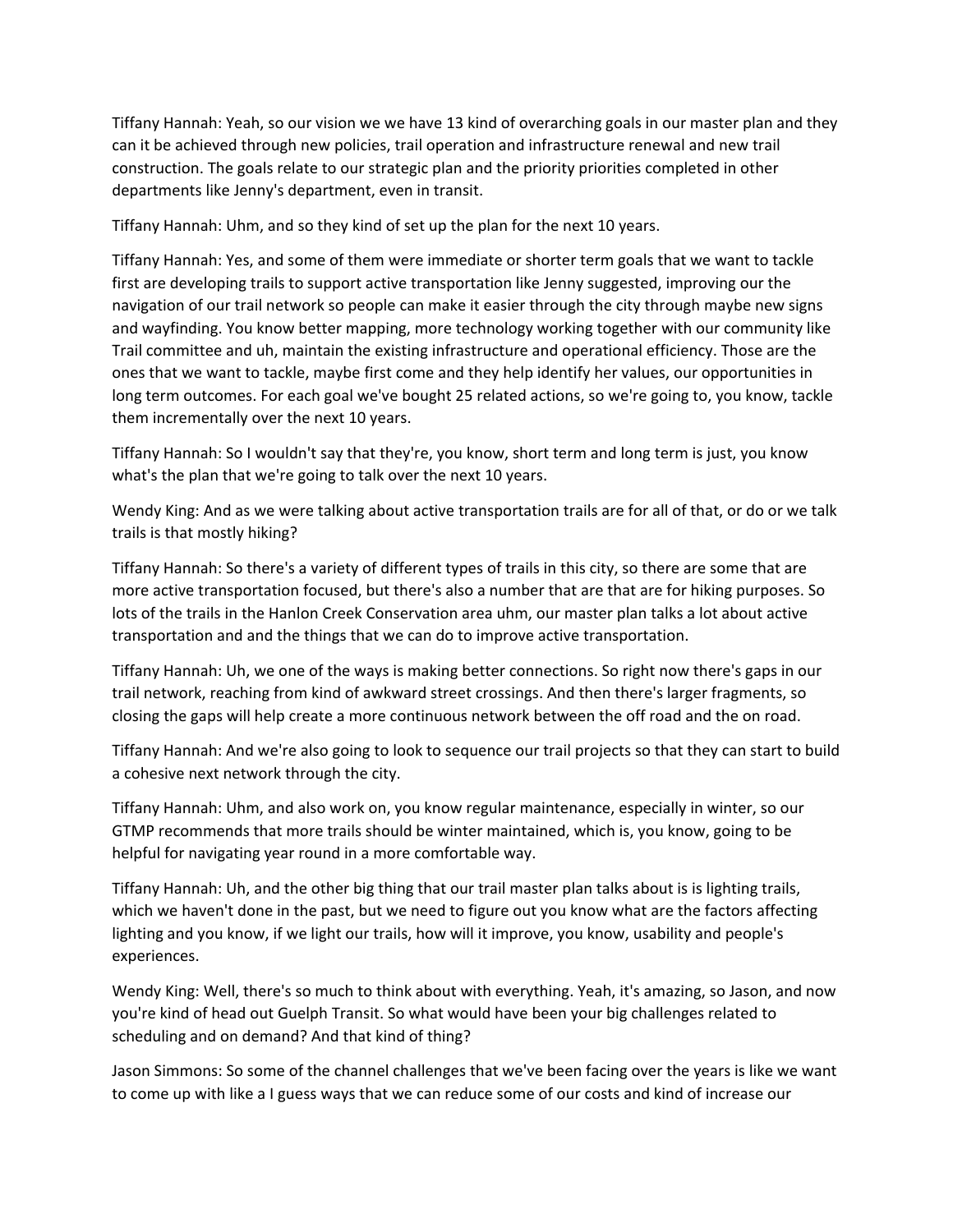customer experience. So I guess back in May, May 2nd. Actually we launched a couple of on demand services that are new in the city. One is the the community bus that used to be 2 conventional buses that would would drive circles around the city for about 8 hours a day six days a week.

Jason Simmons: And we replace that with with a bus that it essentially is on demand. So if you have an app or if you have a phone or a computer, you can call and you can book that trip. And so what we wanted to do initially our initial thoughts, and now that it's about a month into the to the pilot project is we want wanted to kind of reduce those operational expenses like kilometres and gas and fuel and everything increase our passenger's experience level, you know, decrease the amount of time they're actually on the vehicles and make it more like dynamics for the passenger, to be able to, you know, get to where they need to go quickly instead of, you know, looking at a map and saying I have to get on this bus that connects at this bus to get to where I need to go. So it's been, you know, so far the uptake has been amazing. We've reduced our kilometres by about 55% over what the Community bus was currently doing and we've actually, you know, maintained our our ridership so far, which is great.

Wendy King: I have to tell you I'd never heard of on demand and then as I was looking at it went well, that seems like something we should have thought about a long, long time ago, like as you're discussing there sure is a lot of wasted time and fuel and the way we used to do it or still do in most cities, right?

Jason Simmons: Right it's it's funny because, a little known fact is we've been actually using on demand in our specialized service for about 24 months now, but we haven't really been promoting it as far as to the rest of the the public in Guelph, and so we decided that we would use some of that technology to be able to service areas they may not be, have low service as far as transit goes or, you know, use it as a tool to decrease some of those operational costs. It also gives us like the ability to like dynamically schedule rides on the fly, so for instance, if we have a vehicle breakdown or somebody calls in sick for service, the program that we're using in the background is automatically, you know, redistributing those trips or those asks for people so that you know on their end if they actually won't see any type of delays, which is. Which is amazing, because previously launching this service you know that was all handled like manually, and you know, we would have to contact customers. Let them know that there will be delays.

Jason Simmons: Well, now they can just look at their app and say, oh, there's my bus. It would be in front of my door and in three minutes. So it's it's been an exciting time and and you know, I'm happy to be part of this this new implementation.

Wendy King: So it's pretty new as you were mentioning. What are people saying? Do they like it?

Jason Simmons: Yeah, it's it's. It's been good. It's been really good in our Community bus we've had a lot of positive comments about.

Jason Simmons: Uhm, uhm, 80% of the respondents because when you put through the app after your ride's completes, you automatically get a survey to say you don't give us a rating out of one out of five and you can leave comments and they community bus. We're we're running about 80% approval rate, which means people are, you know, liking it and we're getting comments from people saying you know well before used to take me an hour and 15 minutes and three boxes. And now I can get to my destination 7 minutes.

Jason Simmons: So, it's like it's like the biggest secret in Guelph right now and you know you know, part of me doesn't want to talk about it too much 'cause I feel that you know everybody in and start using it.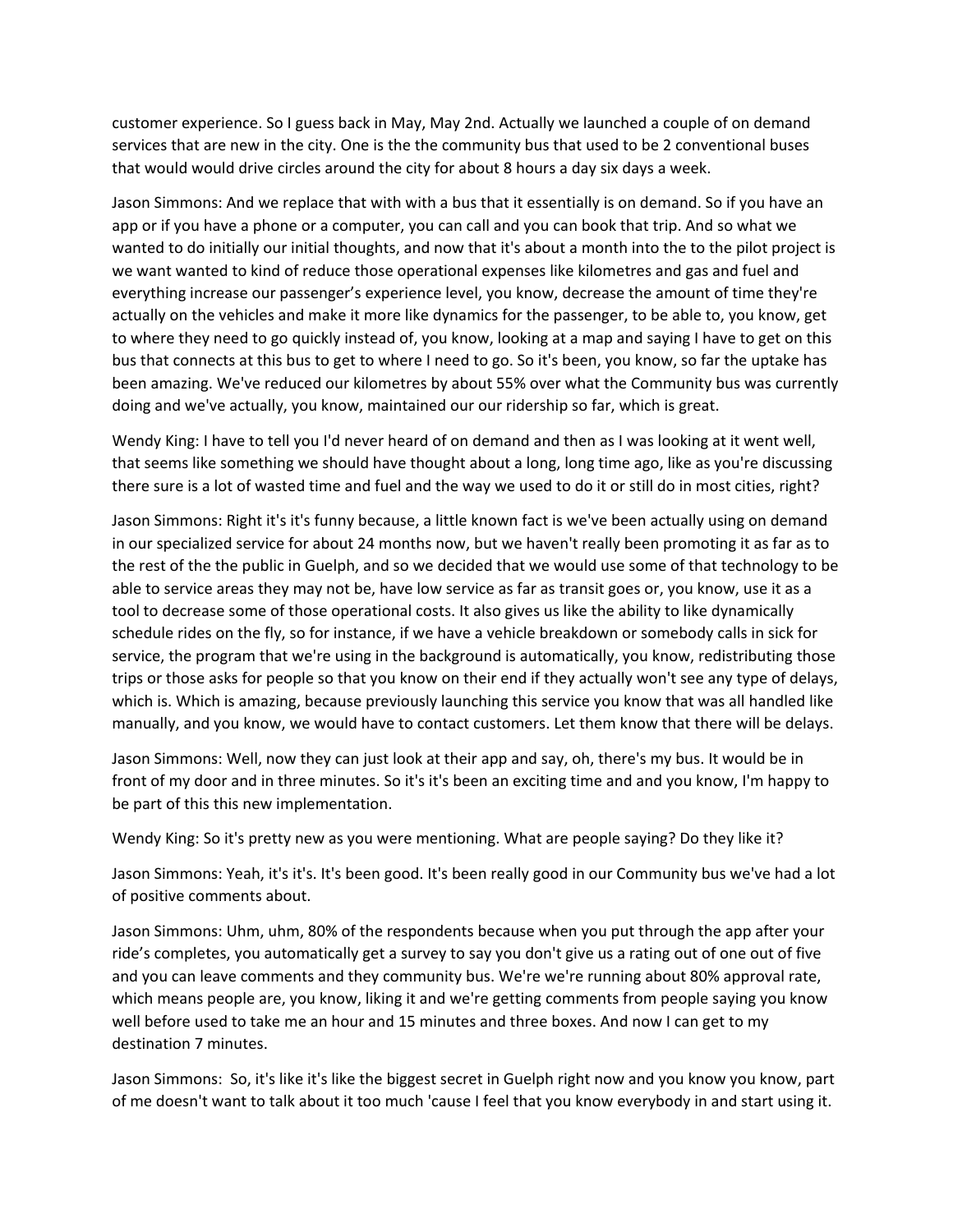And then when I tell people that you can get somewhere in seven minutes, you know that might go up to 14, but, uh,

Wendy King: I think you made the headline today. I gotta tell ya.

Jason Simmons: but as far as the industrial service that we that we launched it's about 50/50 and we kind of knew that going in because what we were doing was we were replacing a conventional service. So a bus that was driving around a specific route every 30 minutes with on demand. But at the same time we were also offering service to a new area within the city which was the Handling Creek business park. So like 50% of the … we knew that going into it, the better 50% of people you know might be unhappy that now they have to transfer from bus. But then the other 50% are, you know, amazed, because now they don't have to walk 40 minutes or or an hour to get to work because I don't know if if you know Wendy, but like a lot of that area doesn't really have, you know user friendly amenities like sidewalks or street lights or or anything like that. So so people were walking in the slush and the snow and the rain, you know, on the other side of the Hanlon, and then now we're offering a service and those people you know are happier beyond belief in a lot of the businesses are happy that so that we are now servicing that area. 'cause now they can. You know when they put out a posting saying they're looking for people now they can say, you know transit is available so it's been, you know win/win.

Wendy King: Yeah, that's amazing. Now this will be, you know impossible to answer but just throw it out there. If you could use your crystal ball, what do you see the future of transit looking like in Guelph?

Jason Simmons: Well, I don't have a crystal ball, you're right, but but one thing that I that I hope that we're gonna get to it. You know, in a much larger discussion is like, you know, multimodal trips or like integration between some of our networks. Because right now we had kind of have like on the transit side. We kind of split. We have, you know, a specialized customer in a conventional customer, but in the future I just want to see a customer because if if somebody wants to trip or they want to go somewhere.

Jason Simmons: And they're waiting at the end of the road. Are there waiting at the bus stop? Shouldn't matter what bus or vehicles driving by if we have a bus or vehicle was driving by they should be able to get it and they should be able to get to their destination in inappropriate amount of time. And then once we start making those small head weights and you know people can realize that you know it's only three more minutes and taking my car. Or it's only 5 more minutes than taking my bike then you know, maybe I will start using transit to go downtown and you know check out the dining district door or wherever it is.

Wendy King: Yeah, sure, let's just go around the table a little bit. So Jennie, what would you say are your key priorities for your department?

Jennifer Juste: Well, I think what Jason was just talking about with the vision of the future for transit. One of our big priorities is finalizing the Transportation master plan, which has a very innovative and progressive vision for the future that is multimodal and sustainable in nature and really plans for building more resiliency and how we get around our community.

So that's a big priority for my department to the other one is. We've received a number of grants and funding sources to provide more protected bike facilities in the city, so we're trying to get cyclists off the roads into places where they feel more comfortable and safer, and trying to increase the the mode share we call it of how many people moved around by sustainable modes. Hopefully, you know,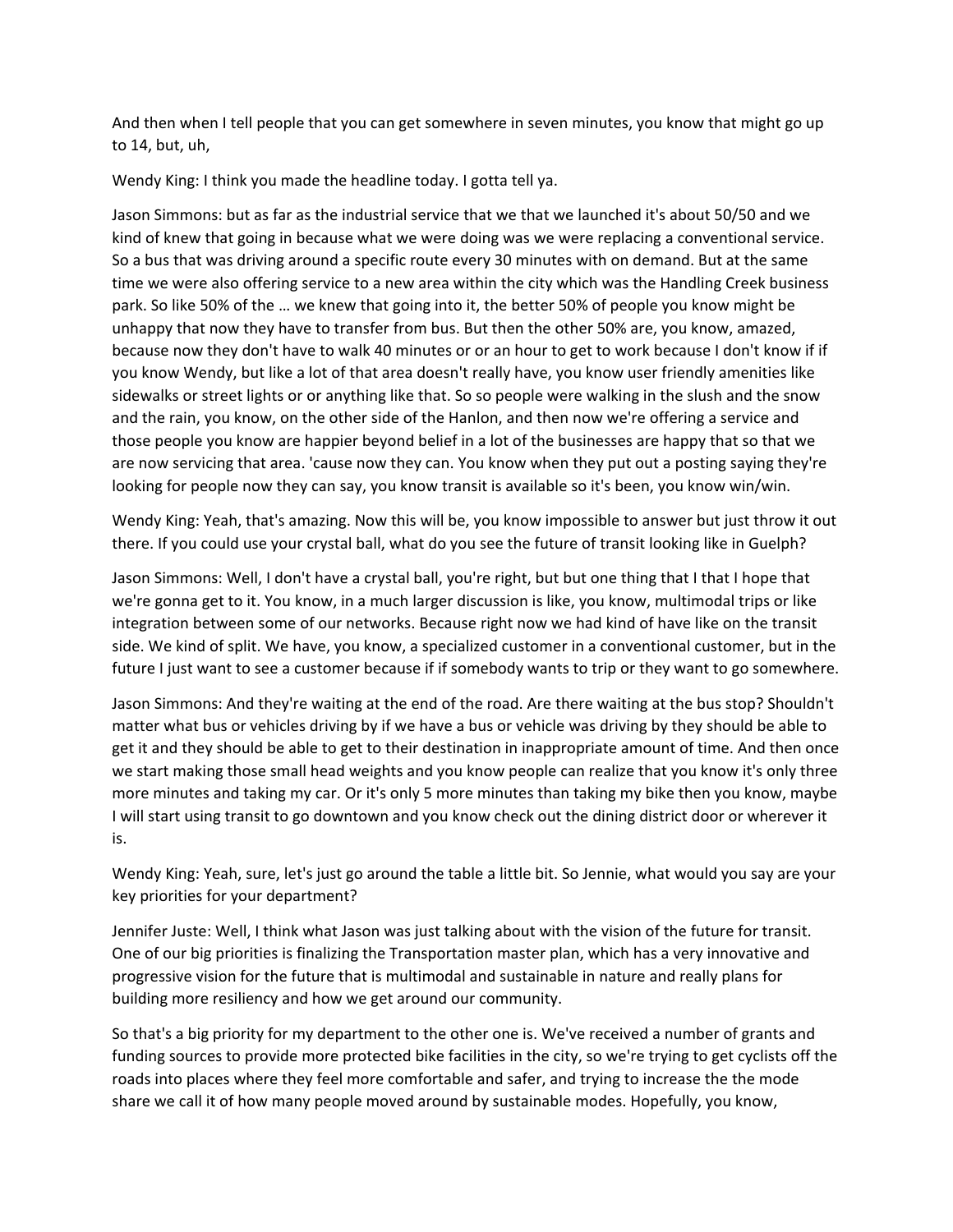encouraging that shift from having to drive because they feel like to safest option to maybe I do bike with my kids to school or bike to work once in awhile and and then, lastly, you know we just some are working through a lot of development related work and looking at supporting Metrolinx 2 way all day, Go service to come to Guelph in the next couple of years. So we're doing a number of studies to prepare for that and support making that happen and ensuring that our Community needs are met.

Wendy King: And Tiffany you had mentioned that you have just presented, I believe your draft report. So how do you see that all coming together?

Tiffany Hannah: Uh, we're hoping to utilize our current budget cycle to start asking for money so that we can start on a lot of the actions that our plan, some of the big ones that we want to tackle first are a sign and wayfinding strategy. We've heard from a community that this is really important and we're excited to get started on that one. We're also going to continue to put trails in parks that don't have any that's a big goal of our plan, and we're also going to build new trails and areas of growth or new development like we have been doing for the for the last number of years.

Tiffany Hannah: Yeah, so we're we're just excited to get started on on the actions and we get lots of money to start doing it.

Wendy King: Yeah, money, right? That's so we're coming up to our kind of our. I don't know people love this part or hate this part, but our rapid fire questions so this is for anybody and everybody do you expect uh, I think the way COVID-19 has changed the way people are trying things out. Do you expect it will continue? Or do you think we'd go back to what was normal transportation-wise?

Jennifer Juste: I think it'll be a mix. I think that some people will have maybe form some new patterns and behaviors and might shift some of their trips, but we're creatures of comfort and we like to go back to what is known and most familiar. So I think there's going to be a general trend towards going back to what we used to do.

Wendy King: Tiffany?

Tiffany Hannah: We've heard from our trail users that you know bike sales are up 300%, so we think that you know people are investing in more bikes and more trail use. And so you know we're hoping that it's going to last at least for five years, if not more. Like we're hoping that it's going to be a long term trend and people have really learned that they love trails. So.

Wendy King: Jason, you got your whole odd-man thing going on.

Jason Simmons: Well, you know, unfortunately I think Tiffany and Jenny are stealing half my customers. I mean, it might be a, might be it might be, you know, a little a little longer for me to recover from COVID. But you know, we're we're optimistic.

Wendy King: Okay, and real quick. What would you each say if you had to describe your community's appetite for new ways to get around?

Jennifer Juste: Curious?

Wendy King: Tiffany?